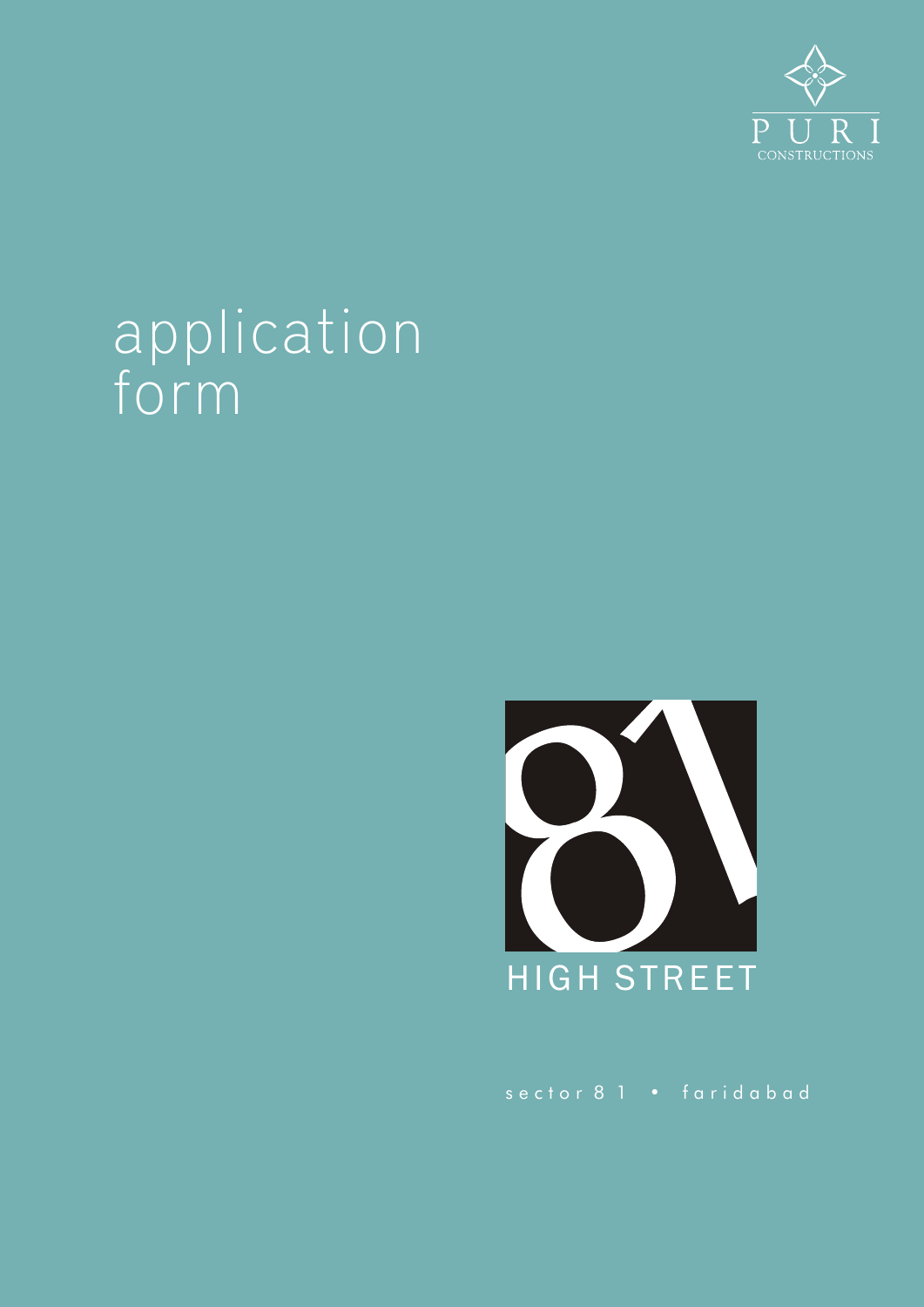

M/s. Puri Constructions Pvt. Ltd. Marketing office: 1208-1210, Surya Kiran Building, 19 K. G. Marg, Connaught Place, New Delhi-110001

Sub:Application for Provisional Allotment of shop(s)/office space(s) at 81-High Street, situated at Sector 81, Faridabad, Haryana

Dear Sir/Madam,

I/We request that My/Our may be considered for allotment of Shop / Office space (hereinafter referred to as "SPACE") tentatively admeasuring about.............. sq. ft. ( sq. mtrs.) super area in your forthcoming complex 81, High Street Sector 81, Faridabad, Haryana, under your Down Payment / Construction Linked Payment Plan [\*strike out whichever is inapplicable].

I/We hereby tender a sum of `........................(Rupees)...................................................................... only) by Bank Draft/Cheque as application money, the details of which are mentioned in the Schedule attached hereto.

In the event of the company accepting my/our application and allotting Space to me/us, I/We agree to pay further installments of basic sale price and all other dues, charges etc ("Consideration") and taxes including fresh incidence of tax as stipulated in this application or which may be levied by the Government and as per the Space Buyer Agreement ("Agreement") on standard format of the Company and the Payment Plan, as explained to me/us by the company and understood by me/us.

I/We have clearly understood that this application does not constitute an Agreement to Sell or Space Buyer Agreement and I/We do not become entitled to allotment of Space notwithstanding the fact that the Company may have issued a receipt in acknowledgement of the amount tendered with this application. I/We confirm and undertake that upon allotment of the Space, I/We shall be bound by the same. However, it is only upon the threshold limit of payment of 10% of Basic sale price being met that the allotment shall be made. I/We also confirm that whenever called upon by the Company, I/We will execute all necessary documents/affidavit including Agreement on the company's Standard format agreeing to abide by the terms and conditions laid down therein.

l/We am/are making this application with the full knowledge that the Company is in the process of developing the complex and shall make the allotment of Space in due course of time, subject to availability.

I/We agree to abide by the terms and conditions of this application including those relating to payment of consideration and other charges, forfeiture etc. (as explained in Terms and Conditions) and execution of the necessary documents/affidavit including Agreement.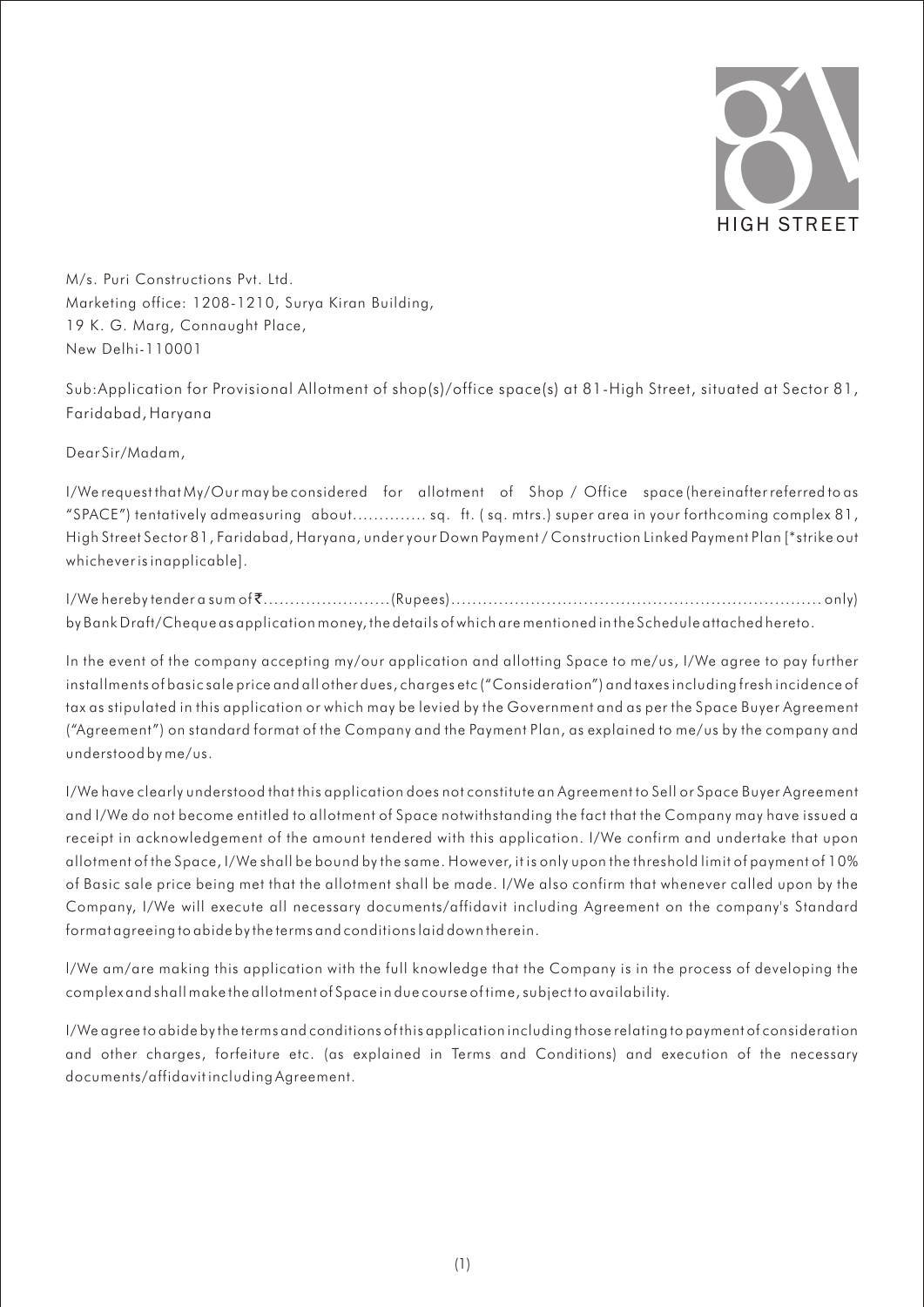My/Our particulars are given below for your reference and record:

(Starred points are mandatorily, to be filed up by the Applicant(s),

half-filled form shall be rejected)

| Α. | PERSONAL DETAILS FORM            |        |         |                             |
|----|----------------------------------|--------|---------|-----------------------------|
| 1. | APPLICANT                        |        |         | PLEASE AFFIX<br>YOUR        |
|    | Applicant Name Mr./Mrs./Ms.      |        |         | PASSPORT SIZE<br>PHOTOGRAPH |
|    | Father/Husband's Name            |        |         |                             |
|    | Nationality                      |        |         |                             |
|    | years, Profession<br>Age         |        | Service |                             |
|    | <b>Residential Status</b>        |        |         |                             |
|    | Resident/NRI/PIO                 |        |         |                             |
|    | Income Tax Permanent Account No. |        |         |                             |
|    | Mailing Address                  |        |         |                             |
|    |                                  |        |         |                             |
|    |                                  |        | Pin     |                             |
|    | Phone                            | Mobile |         |                             |
|    | Fax                              | E-Mail |         |                             |
|    | Office Name & Address            |        |         |                             |
|    |                                  |        |         |                             |
|    |                                  |        | Pin     |                             |
|    | Phone                            | Mobile |         |                             |
|    | Fax                              | E-Mail |         |                             |
|    |                                  |        |         |                             |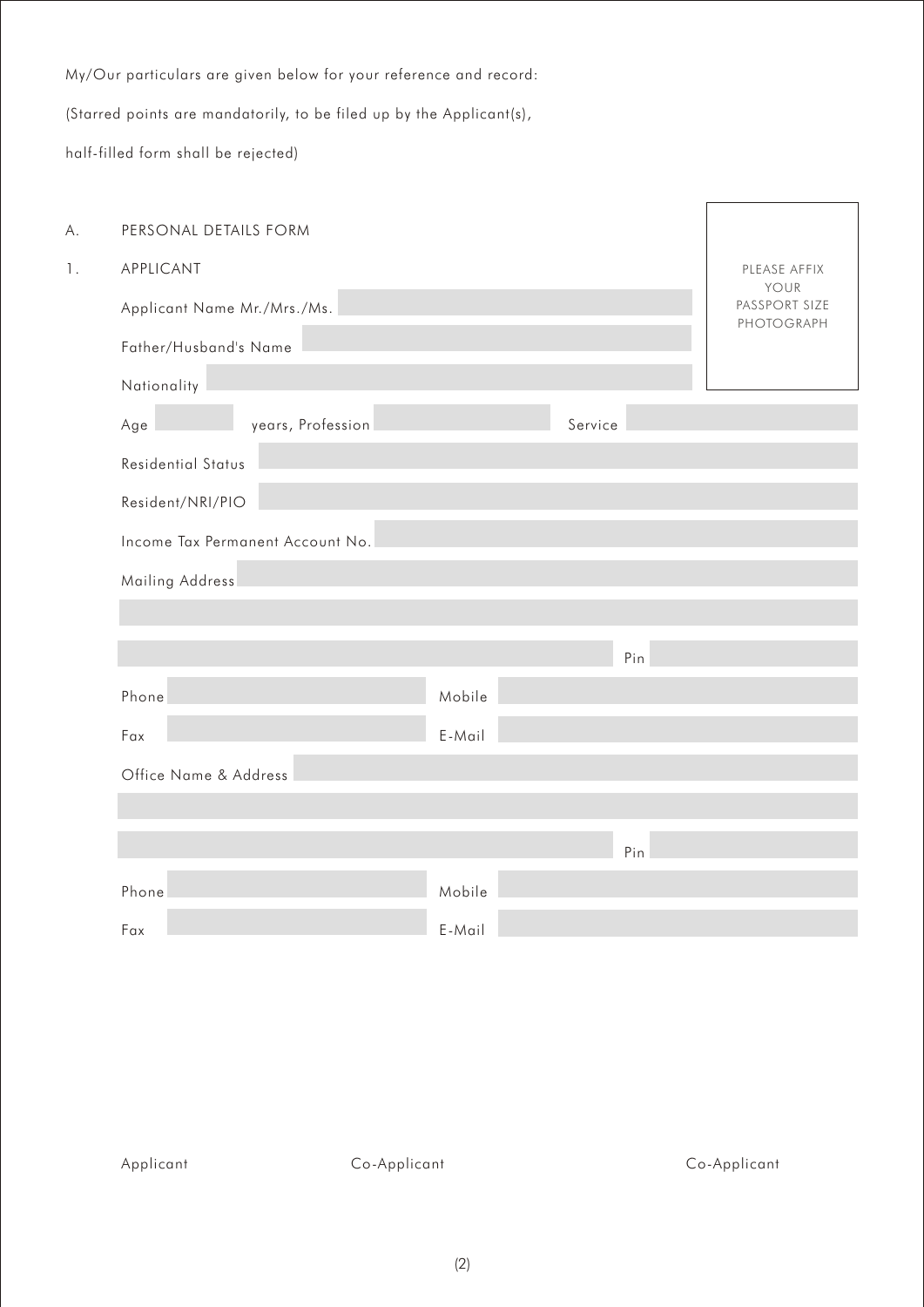## 2. CO-APPLICANT

 $3.$ 

|                                  |        |         | PLEASE AFFIX<br>YOUR        |
|----------------------------------|--------|---------|-----------------------------|
| Applicant Name Mr./Mrs./Ms.      |        |         | PASSPORT SIZE<br>PHOTOGRAPH |
| Father/Husband's Name            |        |         |                             |
| Nationality                      |        |         |                             |
| years, Profession<br>Age         |        | Service |                             |
| <b>Residential Status</b>        |        |         |                             |
| Resident/NRI/PIO                 |        |         |                             |
| Income Tax Permanent Account No. |        |         |                             |
| Mailing Address                  |        |         |                             |
|                                  |        |         |                             |
|                                  |        | Pin     |                             |
| Phone                            | Mobile |         |                             |
| Fax                              | E-Mail |         |                             |
| Office Name & Address            |        |         |                             |
|                                  |        |         |                             |
|                                  |        | Pin     |                             |
| Phone                            | Mobile |         |                             |
| Fax                              | E-Mail |         |                             |
| CO-APPLICANT                     |        |         |                             |
|                                  |        |         |                             |
|                                  |        |         | PLEASE AFFIX                |
| Applicant Name Mr./Mrs./Ms.      |        |         | YOUR<br>PASSPORT SIZE       |
| Father/Husband's Name            |        |         | PHOTOGRAPH                  |
| Nationality                      |        |         |                             |
| years, Profession<br>Age         |        | Service |                             |
| <b>Residential Status</b>        |        |         |                             |
| Resident/NRI/PIO                 |        |         |                             |
| Income Tax Permanent Account No. |        |         |                             |
| Mailing Address                  |        |         |                             |
|                                  |        |         |                             |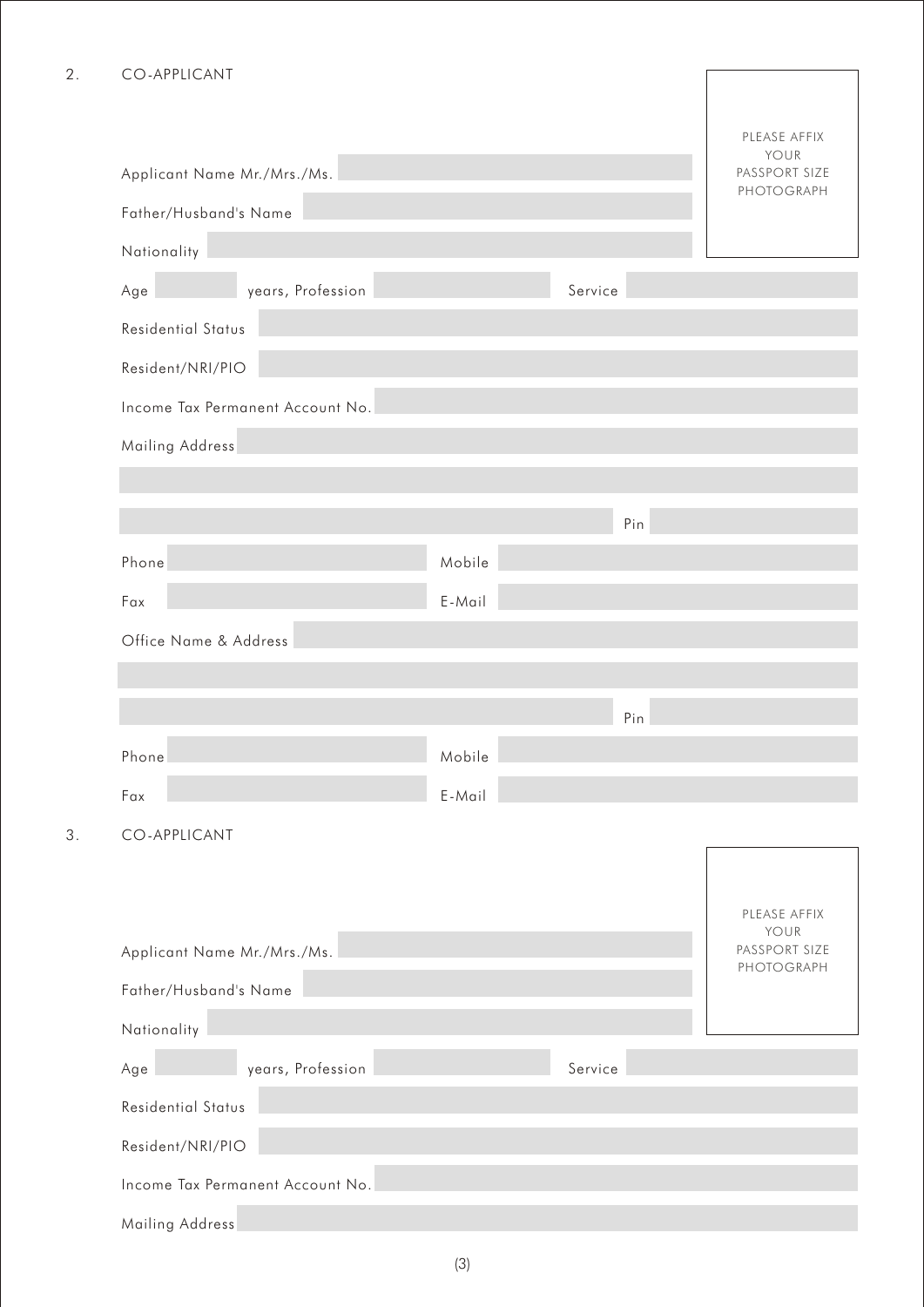|                                                       |        | Pin                                                                                                                   |
|-------------------------------------------------------|--------|-----------------------------------------------------------------------------------------------------------------------|
| Phone                                                 | Mobile |                                                                                                                       |
| <u> 1999 - Jan Barnett, politik politik po</u><br>Fax | E-Mail | <u> 1990 - Jan Barnett, mars et al. 1990 - Anna ann an t-Anna ann an t-Anna ann an t-Anna ann an t-Anna ann an t-</u> |
| Office Name & Address                                 |        |                                                                                                                       |
|                                                       |        |                                                                                                                       |
|                                                       |        | Pin                                                                                                                   |
| Phone                                                 | Mobile |                                                                                                                       |
| Fax                                                   | E-Mail |                                                                                                                       |

Applicant Co-Applicant Co-Applicant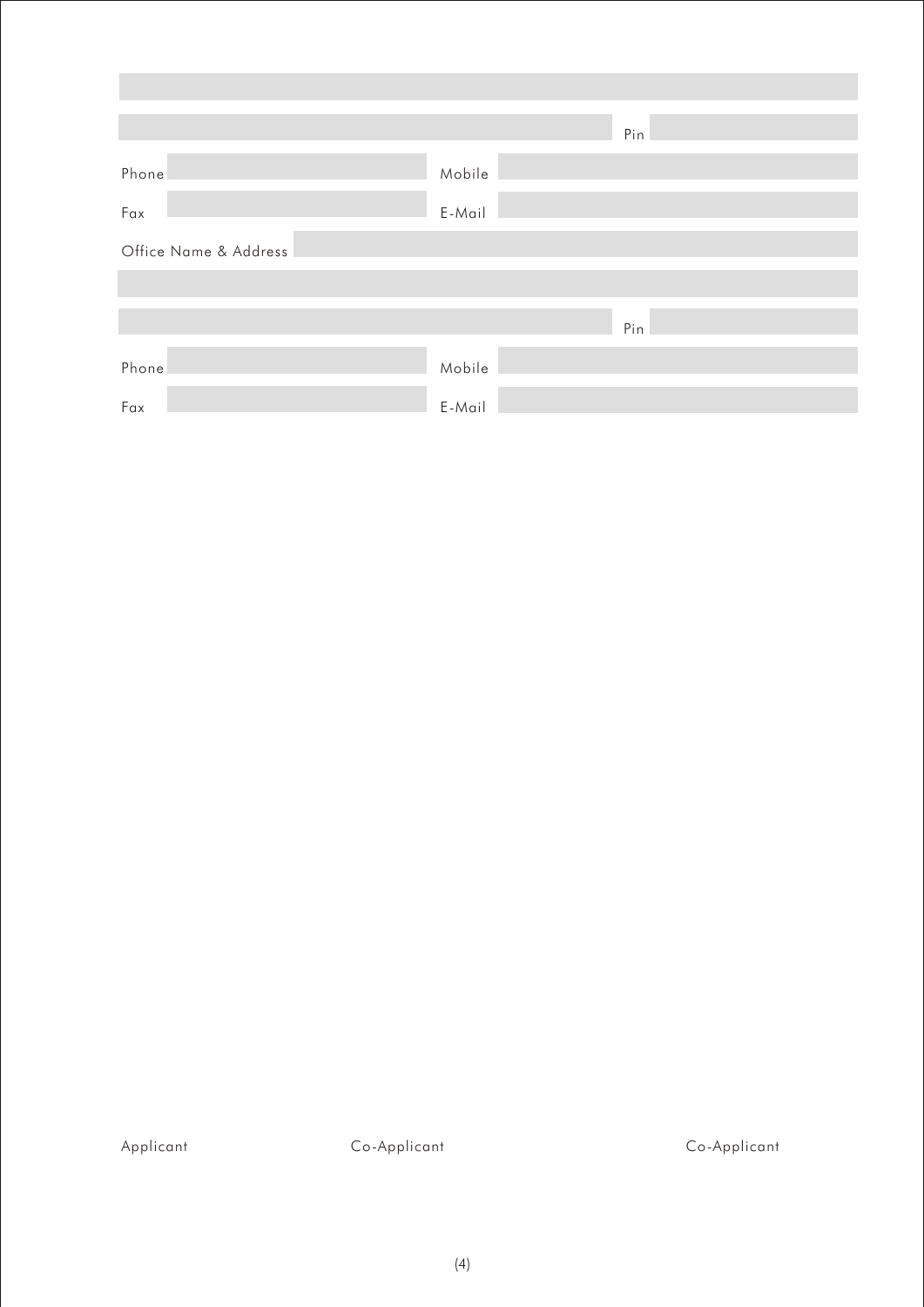|                                                              | , acting through its Authorized Signatory                                                |
|--------------------------------------------------------------|------------------------------------------------------------------------------------------|
| Mr.                                                          | , who has been duly authorized vide a Board                                              |
| Resolution / Power of Attorney dated                         |                                                                                          |
| *Income Tax Permanent Account No.                            |                                                                                          |
|                                                              | (*Copy of Certificate of Incorporation, Board Resolution and PAN Card to be attached)    |
| *Mailing Address (if different from above)                   |                                                                                          |
|                                                              | Pin                                                                                      |
| *Tel No.                                                     | Fax No.                                                                                  |
| *E-mail ID                                                   | Mobile                                                                                   |
| IF THE APPLICANT IS A PROPRIETORSHIP CONCERN                 |                                                                                          |
| Shri/Smt.                                                    | $S/\circ$                                                                                |
| $R/\circ$                                                    |                                                                                          |
| Proprietor of M/s.                                           |                                                                                          |
| having its office at                                         |                                                                                          |
| *Income Tax Permanent Account No.                            |                                                                                          |
|                                                              | (*Copy of Certificate of Incorporation, Proprietorship Deed and PAN Card to be attached) |
| *Mailing Address (if different from above)                   |                                                                                          |
|                                                              | Pin                                                                                      |
| *Tel No.                                                     | Fax No.                                                                                  |
| *E-mail ID                                                   | Mobile                                                                                   |
| IF THE APPLICANT IS A PARTNERSHIP CONCERN                    |                                                                                          |
| M/s.                                                         |                                                                                          |
| a partnership firm having its principal place of business at |                                                                                          |
|                                                              | through its Partner                                                                      |
| Mr./Mrs.                                                     | $S/\circ$                                                                                |
|                                                              |                                                                                          |
| $R/\circ$                                                    |                                                                                          |

(5)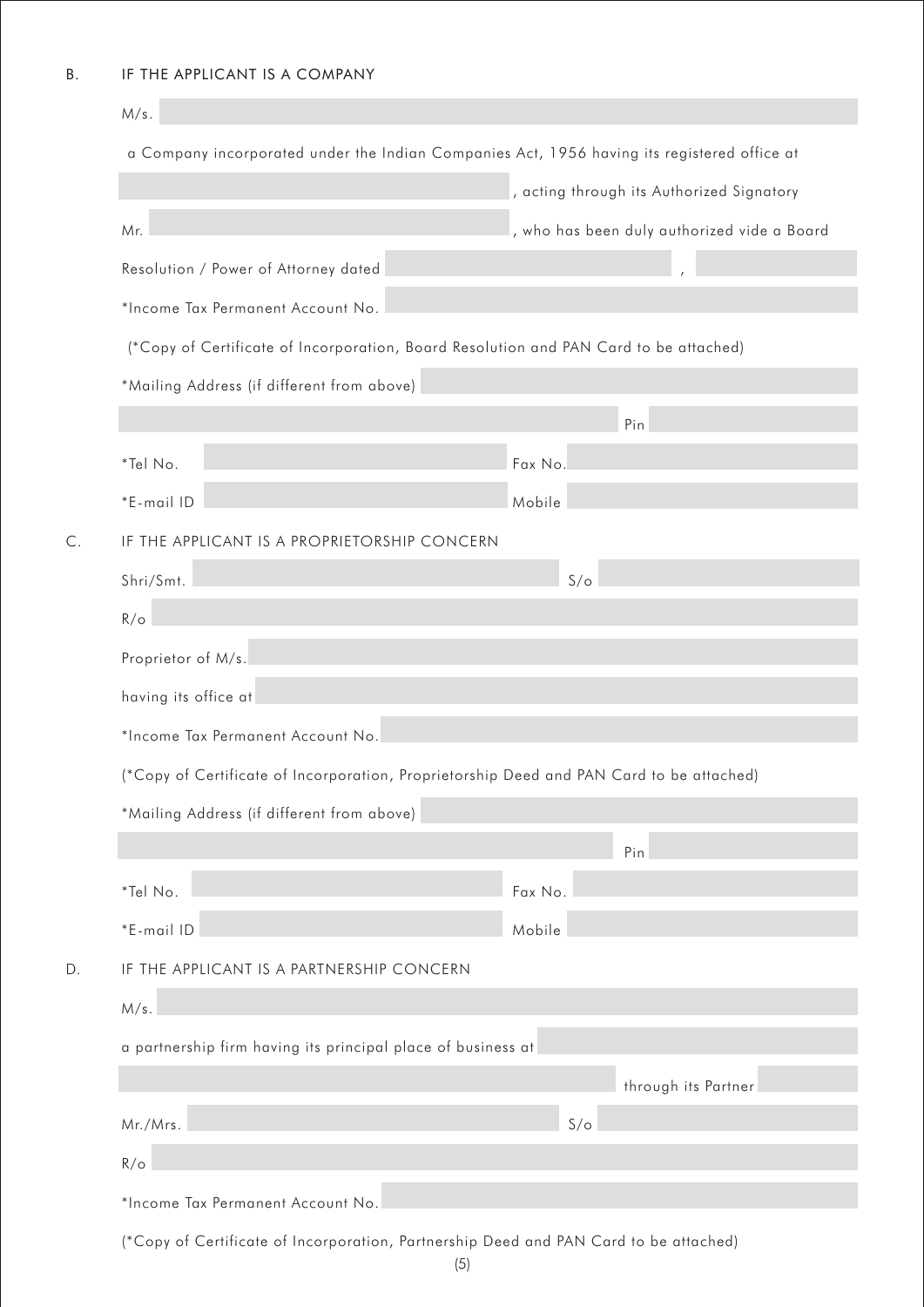|                                |                                                                          | Pin                                                                                                    |
|--------------------------------|--------------------------------------------------------------------------|--------------------------------------------------------------------------------------------------------|
| *Tel No.                       |                                                                          | Fax No.                                                                                                |
|                                | *E-mail ID                                                               | Mobile                                                                                                 |
|                                | <b>DETAILS OF SPACE</b>                                                  |                                                                                                        |
| Shop                           | or Office                                                                |                                                                                                        |
|                                | Space No.                                                                |                                                                                                        |
|                                | Total Super Area (approx.)                                               | Sq. Ft.                                                                                                |
|                                | $(Sq. Mtrs.)*$                                                           |                                                                                                        |
|                                | *(1 sq mtr. = 10.764 sq ft) (1 sq ft = 0.093 sq mtr.)                    |                                                                                                        |
|                                | Floor Preference*: (please indicate floor range in order of preference): |                                                                                                        |
| $\mathbf{1}$ .                 |                                                                          |                                                                                                        |
| 2.                             |                                                                          |                                                                                                        |
|                                |                                                                          |                                                                                                        |
|                                |                                                                          |                                                                                                        |
|                                |                                                                          |                                                                                                        |
| 3.                             |                                                                          | (*the preference would be granted on a best effort basis, however there is no assurance that allotment |
| Α.                             | would be made according to preference indicated)                         |                                                                                                        |
|                                | Basic sale price $@ \space \overline{\mathbf{z}}$                        |                                                                                                        |
|                                | per sq. ft. of the super area =                                          |                                                                                                        |
|                                | Preferential location Charges, if applicable :                           |                                                                                                        |
|                                | @ ₹<br>$\mathsf{i}$                                                      | per sq. ft. of the super area                                                                          |
|                                | $@$ ₹<br>$\mathsf{ii}$                                                   | per sq. ft. of the super area                                                                          |
|                                | iii) $@$ ₹                                                               | per sq. ft. of the super area                                                                          |
|                                | Total price payable for PLC                                              |                                                                                                        |
|                                | Parking Spaces Required                                                  |                                                                                                        |
|                                | External Development Charges(EDC)                                        |                                                                                                        |
| Β.<br>$\mathsf C.$<br>D.<br>Ε. | Infrastructure Development Charges(IDC)                                  |                                                                                                        |
| F.<br>G.                       | External Electrification Charges(EEC)<br>Fire Fighting Charges(FFC)      |                                                                                                        |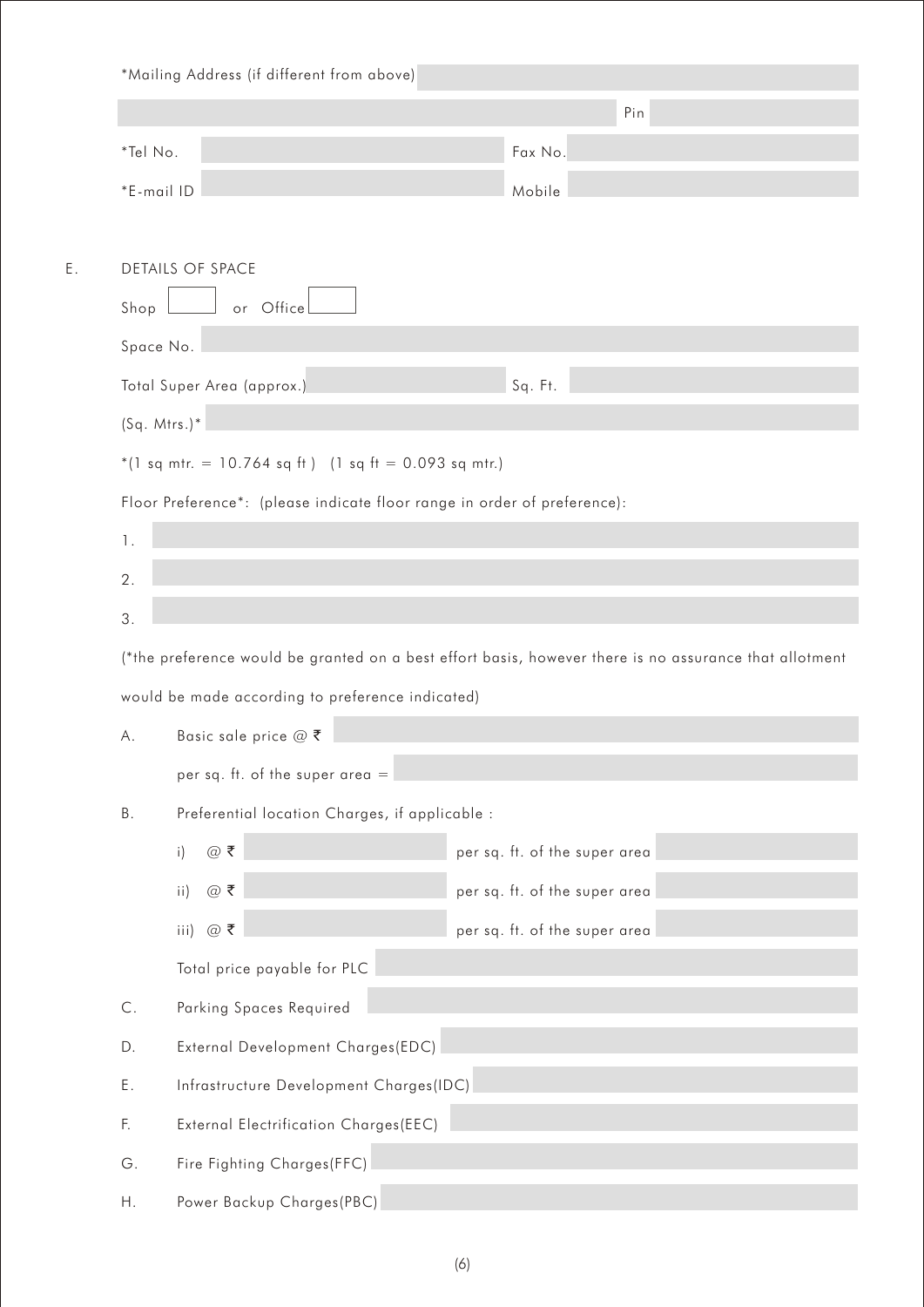- I. Stamp duty, registration and other Misc. charges etc. shall be extra and to be borne by the Applicant (s).
- F. PAYMENT PLAN : (\*Tick one)

|    | DOWN PAYMENT PLAN | <b>CONSTRUCTION LINKED PLAN</b> |                         |
|----|-------------------|---------------------------------|-------------------------|
| G. | Broker details    | <b>Broker Stamp</b>             | <b>Broker Signature</b> |
|    |                   |                                 |                         |
|    |                   |                                 |                         |
|    |                   |                                 |                         |
|    |                   |                                 |                         |

## H. DECLARATION :

I/We the applicant(s) do hereby declare that my/our application for allotment of Space to the Company is irrevocable and that the above particulars / information given by me/us are true and correct and nothing has been concealed therefrom. I/We acknowledge that it is only upon encashment of the instrument, the application will be considered for allotment. I/We hereby confirm and undertake that I/We have read and understood the Terms and Conditions annexed, which has been duly signed by me/us on each page after reading and understanding the contents of the same and I/We further undertake to abide by the same.

Yours faithfully,

| Date  |  |  |
|-------|--|--|
|       |  |  |
| Place |  |  |

Applicant Co-Applicant Co-Applicant

Note:-All Payments to be made by A/c Payee Cheque(s) / Demand Draft(s) in favor of " Puri

Constructions Pvt. Ltd. A/c

payable at New Delhi / Delhi only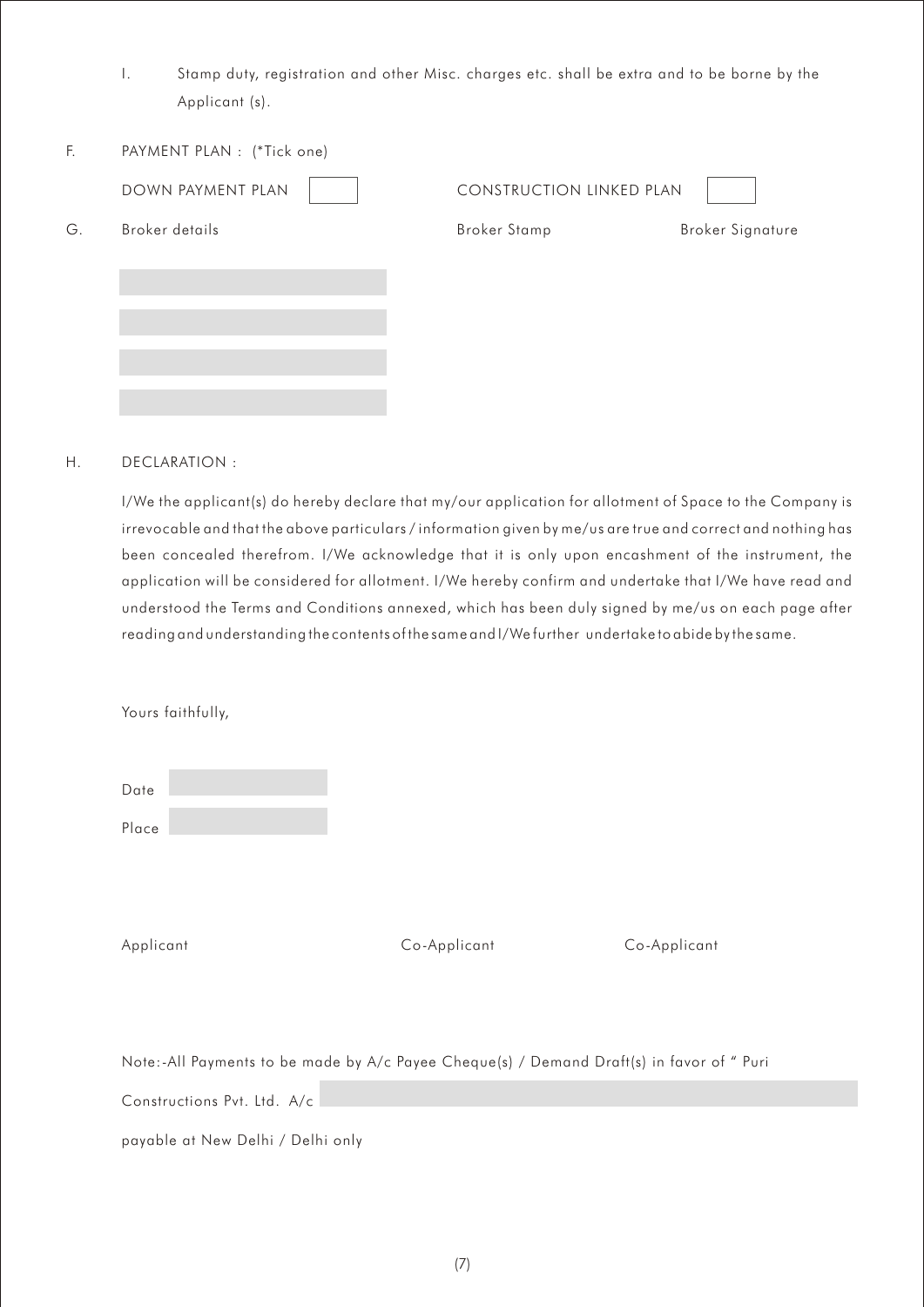|                | FOR OFFICE USE ONLY                                      |                                     |
|----------------|----------------------------------------------------------|-------------------------------------|
|                | RECEIVING OFFICER:                                       |                                     |
|                | Name                                                     |                                     |
|                | Date                                                     |                                     |
|                |                                                          | Signature                           |
|                |                                                          |                                     |
| $\mathbf{1}$ . | ACCEPTED<br>REJECTED<br>$\sqrt{2}$                       |                                     |
| 2.             | Shop / Office:                                           |                                     |
|                | Super area (approx)<br>sq.ft.                            | sq. mtr.                            |
|                | Basic Price x Super Area: ₹                              |                                     |
|                | Floor Preference (in order) :                            |                                     |
|                | $\mathbf{1}$ .                                           |                                     |
|                | 2.                                                       |                                     |
|                | 3.                                                       |                                     |
|                | Preferential location Charges, if applicable:            |                                     |
|                | ₹                                                        |                                     |
| 3.             | / Construction Linked Plan<br>PAYMENT PLAN: Down Payment |                                     |
| 4.             | Payment received vide Cheque / DD / Pay Order No.        | dated                               |
|                | for $\overline{\boldsymbol{\mathsf{c}}}$<br>drawn on     |                                     |
|                |                                                          | Bank, payable at Delhi / New Delhi. |
| $5.$           | Provisional Receipt No.                                  | Dated                               |
|                | (subject to encashment)                                  |                                     |
| 6.             | Remarks:                                                 |                                     |
|                |                                                          |                                     |
|                |                                                          |                                     |
|                |                                                          |                                     |
|                | Date                                                     |                                     |
|                | Cleared by Stock on                                      |                                     |
|                |                                                          | Authorized Signatory                |

[Signature]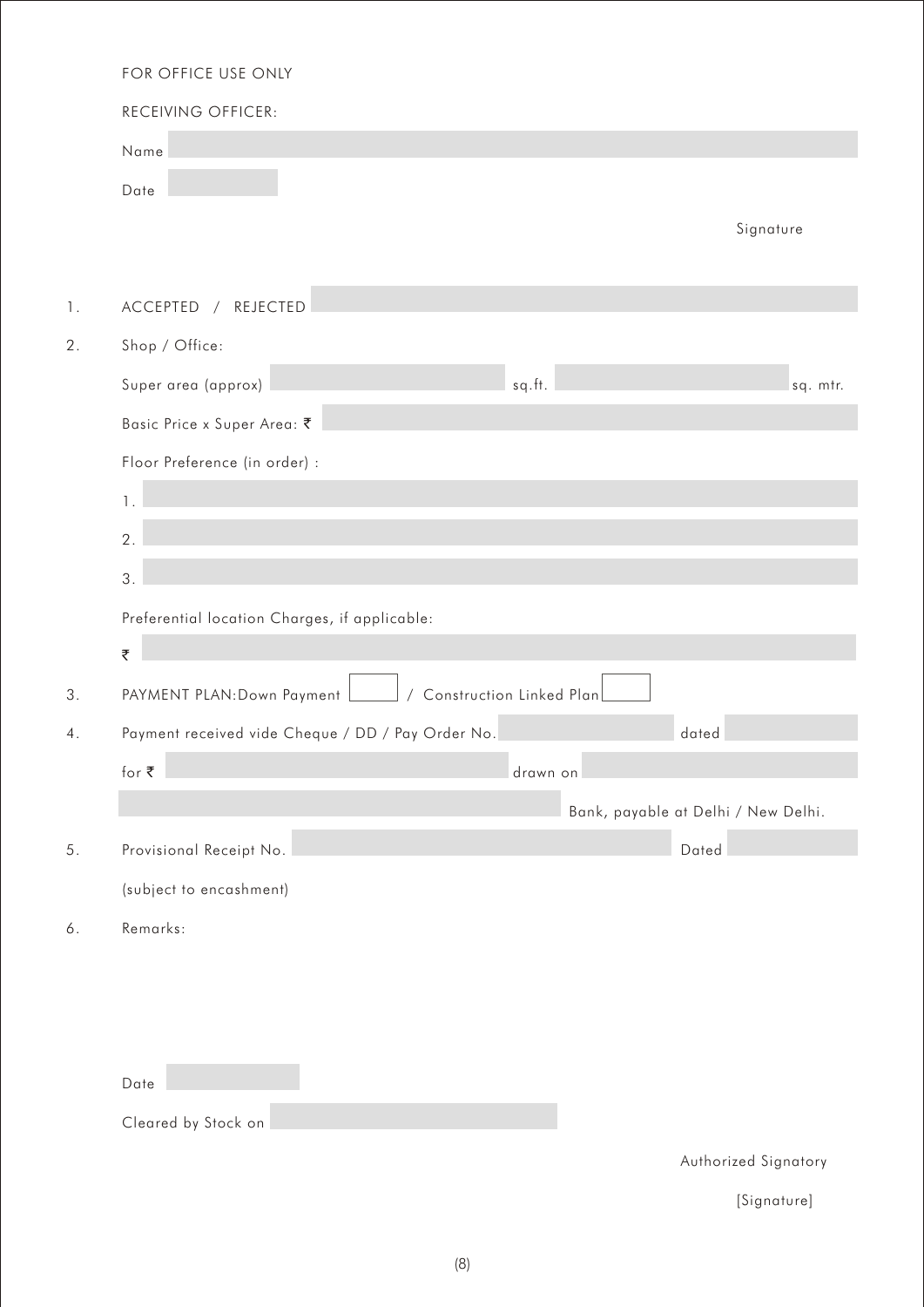## TERMS AND CONDITIONS FORMING PART OF APPLICATION FOR ALLOTMENT OF "SPACE"  $\Delta$ T 81 High Street, SECTOR – 81, FARIDABAD (HARYANA)

The terms and conditions given below are indicative in nature with a view to apprise the Applicant(s)\with the terms and conditions comprehensively set out in the Space Buyer Agreement (herein after referred to as "Agreement "), which would be executed between the Applicant(s) and the Company.

- 1. The Applicant(s) has applied for the allotment of SPACE to be developed in the proposed "81, High Street" project, being developed by Puri Construction Pvt Limited (hereinafter referred to as "Company "), who is Owner and licensee in possession of the said land.
- 2. The Applicant(s) is making the present application, only after being satisfied about the rights, interest a n d title of the Company to build and market the said Space. The Applicant(s) has understood all limitations and obligations in respect thereof and agree(s) that there are no other queries/concerns in this regard and has no objections in this respect.
- 3. The Applicant(s) has applied for allotment of Space with full knowledge of the laws/notifications and rules applicable to this area in general and the proposed Complex in particular, which have also been explained in detail by the Company.
- 4. The Applicant(s) has applied for the allotment of the Space with the specific knowledge that the building plans for the complex in which the Space is located are tentative and the Company is in process of submitting the same to the competent authority for approval. The Applicant(s) confirms that he/she/they/it has no objection in this regard.
- 5. The Applicant(s) is aware and agrees that the present application is irrevocable and is binding on the Applicant(s) in perpetuity. The application/allotment is not transferrable for a period of one year from the date of allotment. It has been made clear that no request, of any kind, seeking refund of application money and/or earnest money will be entertained by the company under any circumstances.
- 6. The acceptance of application and allotment of Space shall be at the sole discretion of the Company. Company may allot the Spaces by draw of lots, if required.
- 7. The Applicant(s) acknowledges that although the Consideration for the said Space is calculated on the basis of the super area but except the specific area of the Space being applied for, the Applicant(s) shall have no claim or right of any kind over or in respect of common areas, all or any open spaces, parking spaces, lobbies, terraces, atrium or any other place etc. in the said Complex. Such places shall remain the property of the Company who shall be free to deal with these in any manner, it may deem fit, including but not limited to implementation of pay and park system in the parking places inside the said Complex.

Super Area of the said Space shall be the sum of Specific Area of the said Space and its non-exclusive pro-rata share of common areas in the said Complex and its periphery.

Specific Area of the said Space shall mean the entire area enclosed by its periphery walls including area under walls, columns and half the area of walls common with other Space etc., which form integral part of the said Space, including internal balcony(ies), if any.

Common Area shall mean all such parts/areas in the said Complex, which the Applicant(s) of the said Space shall use by sharing with other occupants of the said Complex including corridors land passages, atrium, common toilets, lifts and lift lobby, escalators/elevators, area of cooling towers, AHU rooms security/fire control room(s), all electrical shafts, D.G. shafts, A.C. shafts, pressurization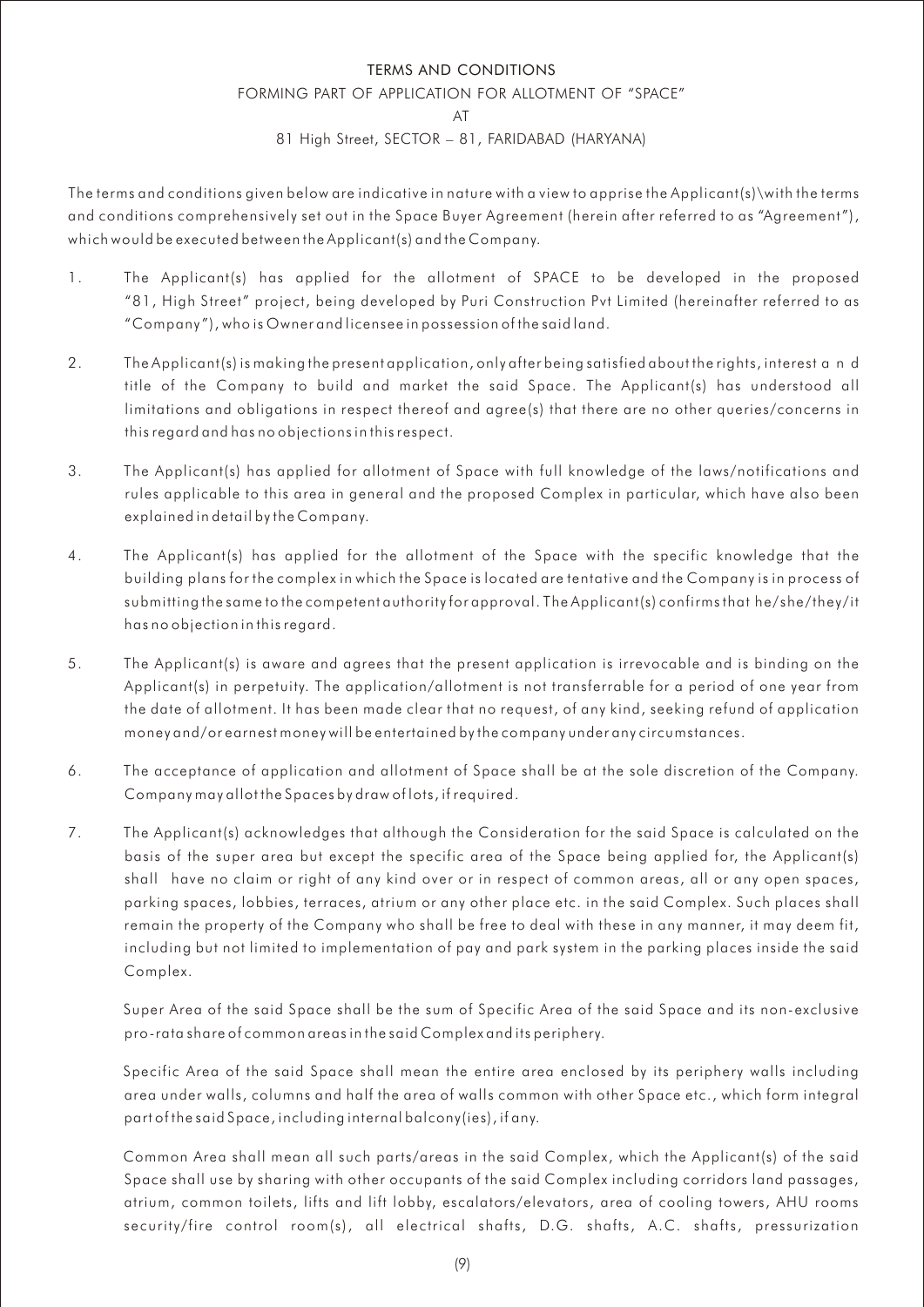shafts, plumbing and fire shafts on all floors and rooms, staircases mumties, lift machine rooms and water tanks. In addition entire services area in the basement including but not limited to electric substation, transformers, D.G. set rooms, underground water and other storage tanks, AC plant room pump rooms, Maintenance and Services rooms, fan rooms and circulation areas etc. shall be counted towards Common Areas.

The Super Area of said Space, if provided with usable open terrace/s, shall also include full area of such terrace(s).

- 8. The Applicant(s) shall make timely payment of basic sale price, Preferential Location Charges, Interest Free Maintenance Security, Development Charges, Electrification Charges and all other charges as may be communicated from time to time, as the timely payment is of essence.
- 9. The Applicant(s) also undertakes to pay the following, besides allied charges, as per prevailing policy of Company:
	- a. Transfer charges as per prevailing policy of the Company shall be chargeable for each permission to transfer.
	- b. The Applicant(s) shall be further liable to pay any tax/charges including Service Tax or any fresh incidence of Tax as maybe levied by the State Government/Competent Authority/ Central Government, even if it is retrospective in effect, on demand by the Company, proportionate to super area of the Space.
- 10. The Applicant(s) shall also make all payments of registration charges, stamp duty (applicable at the time of registration of Sale/Conveyance Deed) and other incidental expenses on demand by the C o m p a n y to enable it to execute a Sale/Conveyance Deed of the said Space in favor of the Applicant(s).
- 11. The Applicant(s) acknowledges that subject to threshold payment of 10% of Basic sale price, the allotment would be made. The confirmation of allotment would be subject to execution of requisite documents in the standard format of the Company besides affidavit(s) / indemnity(ies) / declaration(s) /undertaking(s), within 15 days from the date of communication calling upon the Applicant(s) to execute the above said documents.
- 12. The Applicant(s) undertakes to make all the payments irrespective of any issues between the Applicant(s) and the Company with respect to any matter contained herein or in the Agreement or otherwise. Any default in payment shall be considered and deemed to be material breach.
- 13. The maintenance, upkeep, repairs, security, landscaping and common services etc. of the building/ tower/complex will be arranged by the Company, either itself or through an agency appointed by it. The building will be maintained by the Company or an agency appointed by the Company and in no case the building shall be maintained by any third party. The Applicant(s) agrees and consents to the s a m e . The Applicant(s) hereby agrees and undertakes to execute the Maintenance and Services Agreement ("Maintenance Agreement") in the standard format prescribed by the Maintenance Service Provider/Company. Due execution of the Maintenance Agreement shall form a condition precedent to handing over the possession and/or execution of Sale/Conveyance Deed of the said Space. The Applicant(s) further undertakes to pay maintenance charges as may be applicable w.e.f 30th day of the offer of possession. Non-execution of the Maintenance Agreement or non-payment of any amount shall entitle the Company to terminate the Allotment / Agreement.
- 14. The Applicant(s) hereby assures and undertakes that this Application/Allotment or execution of Agreement shall not authorize him/it or co-owner or co-occupant or any other person claiming through him/it for partition or division of any nature whatsoever of the Space allotted to him.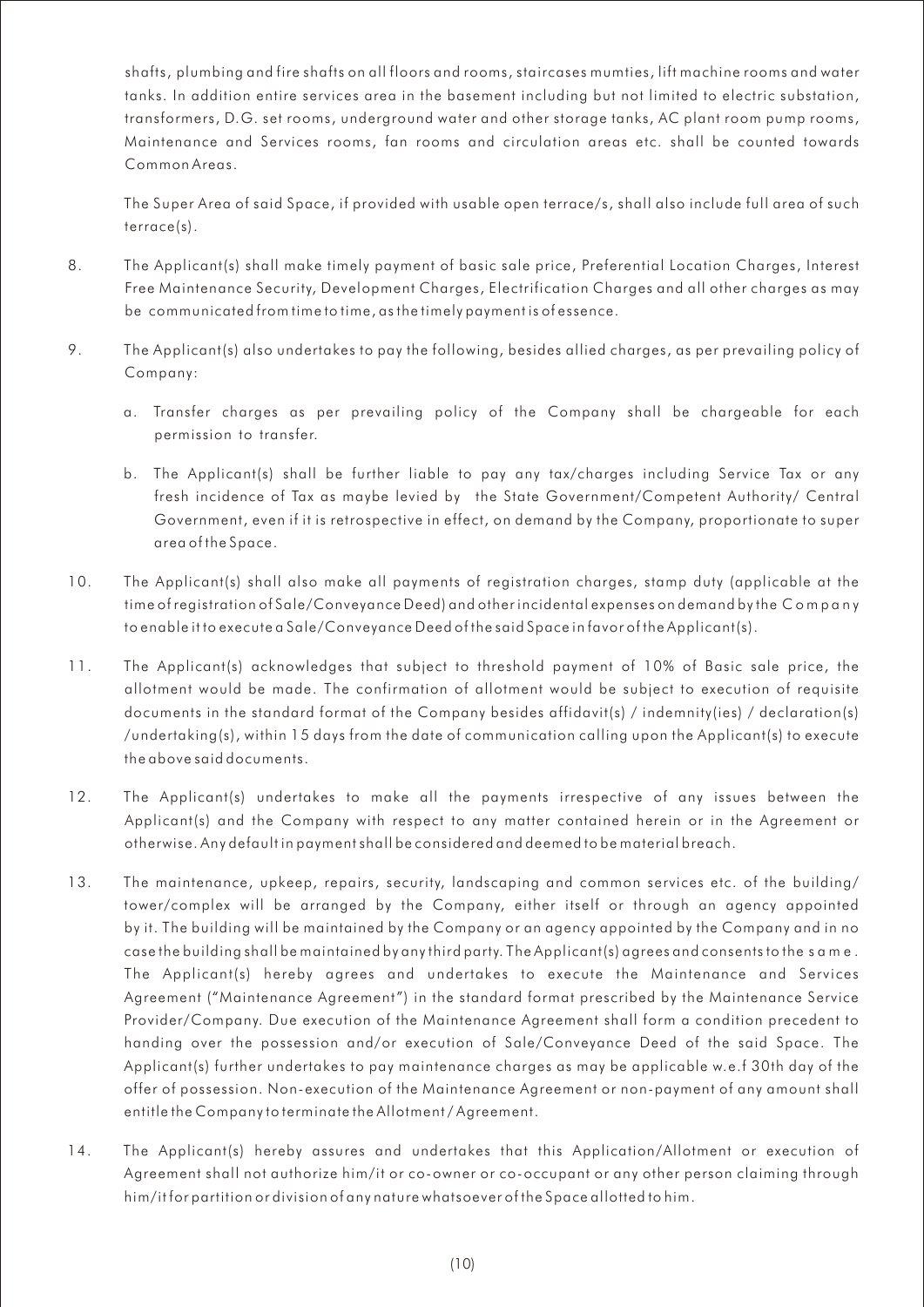- 15. The Applicant(s) agrees that if the Government /concerned authority requires the company to install or imposes any charges towards installation in respect of (a) Electrification (including pro-rata cost of purchasing and installing transformers), (b) Installation of Sewerage Treatment Plant/ Effluent Treatment Plant/ Pollution Control Devices (c) Firefighting facilities as may be required or specified by the Government or Municipal / Development / Concerned Authority, the same shall be payable by the Applicant(s).
- 16. Adequate Fire Fighting equipment as may be required inside the said Space shall be installed by the Applicant(s) at his/her/its own cost.
- 17. The Company is in the process of developing the Complex in accordance with the guidelines/bye-laws of the Relevant Authority(ies), which have been explained and understood by the Applicant(s). The final super area of the Space shall be determined upon completion of the building. If any changes in the zoning/layout plan and/or architectural drawings are required by the Company for utilizing the FSI or for improvement of the building plans in any manner or implementing directives/orders by any statutory authority(s) of Govt., or otherwise, the same may be effected suitably, to which the Applicant(s) has no-objection and consents to the same. As a result thereof, if there is any change in the location, preferential location, number, boundaries or area of the said Space, the same shall be valid and binding o n the Applicant(s). Further, any increase or decrease in the super area of the said Space shall be accepted by the Applicant(s) and revised price for the same shall be determined by the Company accordingly.
- 18. That 20% of the total estimates consideration plus full amount of brokerage, paid by the Company to the broker through whom registration is made by the Applicant(s) for this application, shall constitute the "Earnest Money ". Timely payment of each installment of the total consideration i.e. basic sale price and other charges as stated herein is the essence of this transaction. In case payment of any installment as may be specified is delayed, then the Applicant(s) shall pay interest on the amount due @ 18% p.a. compounded at the time of every succeeding installment or three months, whichever is earlier. However, if the Applicant(s) fails to pay any of the installments with interest within three (3) months from the due d a t e of the outstanding amount, or creates a situation in the applicant intends to exit from the booking or starts claiming something contrary to the terms as set out in the present terms and conditions for not paying the timely installments then the Company shall forfeit the amount of Earnest Money and other charges including late payment charges and interest from the amounts deposited by the Applicant(s). In such an event the Allotment shall stand cancelled and the Applicant(s) shall be left with no right or interest on the said Space and the Company shall have the right to transfer by way of Sub-Lease or otherwise to any other person. Further the Company shall also be entitled to terminate/cancel the allotment in the event of default by the Applicant(s) of any terms and conditions of the application/allotment/agreement.
- 19. Force Majeure: The Company shall not be held liable for failure or delay in performing any of its obligations or undertakings, if such performance is prevented, delayed or hindered by an act of God, fire, flood, civil commotion, war, riot, explosion, terrorist acts, sabotage, or general shortage of energy, labour, equipment, facilities, material or supplies, failure of transportation, strike, lock-outs, action of labour union, change of Law, action/change of policies of Government, any delay on part of or intervention of Statutory Authorities like DTCP or any other local authority in granting permissions/ sanctions/approvals or any other cause not within the reasonable control of the Company. In such cases, the time for making offer of possession shall automatically stand extended for the period of disruption/delay caused by such operation, occurrence or continuance of Force Majeure circumstance(s).
- 20. Subject to force majeure circumstances or any other circumstances not anticipated or beyond control of the Company; and due compliance of the terms and conditions hereof by the Applicant(s), the Company proposes to make offer of possession of the Space for fit-outs within a period of 36 months from the date of execution of Space Buyer Agreement or upon payment of 30% of Basic sale price, whichever is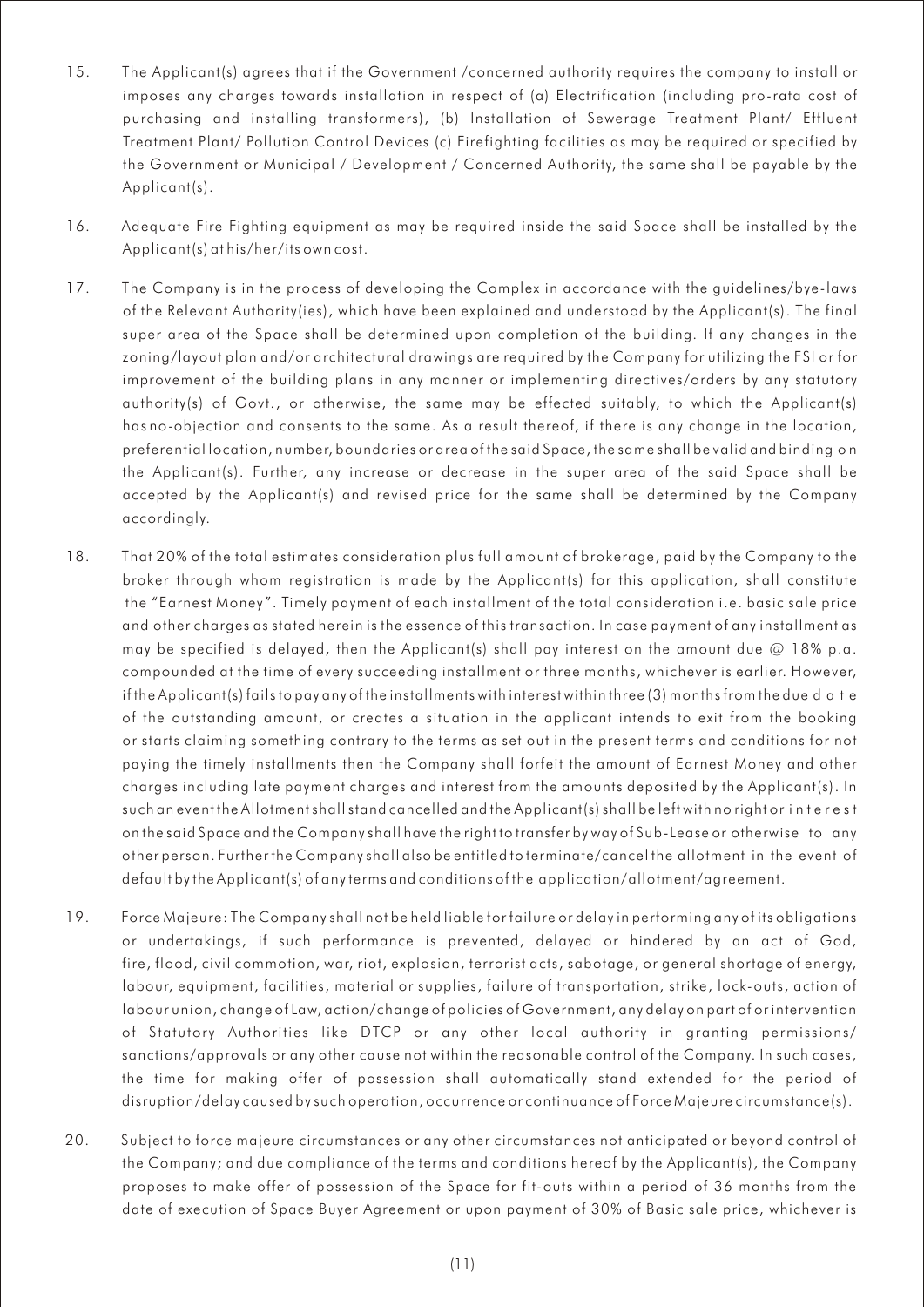later. The period of 36 months has been arrived on the assumption that all the relevant permissions/sanctions/approvals are in place within period stipulated by the relevant authority from the date of application thereof. In case of any delay beyond the stipulated period, the period of 36 months shall stand extended accordingly. The Applicant(s) further agrees that the Company shall be entitled to a grace period of 6 months after the expiry of the aforesaid period.

- 21. The Company shall make Offer of Possession to the Purchaser and in the event the Purchaser fails to accept and take the possession of the said Space within 30 days of the said offer, the Applicant(s) shall be deemed to be custodian of the said Space from the date indicated in the offer of possession and the said Space shall remain at the risk and cost of the Applicant(s). In such an event the Applicant(s) shall be liable to pay Holding Charges @ ₹10/- (Rupees Ten Only) per sq. ft. per month, from the date of deemed possession till taking over of actual physical possession after clearing all the dues and executing necessary documents.
- 22. If the Company fails to offer possession of the Space within the stipulated time as stated hereinabove then subject to timely payment of all installments and adherence to terms and conditions by the Applicant(s), it shall be liable to pay compensation calculated  $@ \t{7} 10/-$  (Rupees Ten only) per sq. ft. per month for the period of delay in making offer of Possession. The Applicant(s) agrees that the said compensation is reasonable for any delay and the Applicant(s) hereby relinquishes any other rights or claims whatsoever, which it might have in this regard. The adjustment of such compensation shall be d o n e only at the time of execution of Sale/ Conveyance Deed conveying title to the Applicant(s).
- 23. Timely Payments of all amounts, irrespective of any issues between the Applicant(s) and the Company with respect to any matter contained herein or otherwise, by the Applicant(s) shall be the essence of this transaction. If the Applicant(s) neglects, omits or fails for any reason whatsoever to pay to the Company any of the installments or other amounts and charges under the terms and conditions of this Application by respective due dates or if the Applicant(s) in any other way fails to perform or o b s e r v e any of the terms and conditions on his/her part within the stipulated time the same shall be considered and deemed to be material breach, the Company shall reject the application and/or terminate the allotment and forfeit the Earnest Money, late payment charges and the interest accrued on delayed payments. However, it is not incumbent on the Company to issue any notice/reminder in respec t of the Applicant(s) duties and obligations, and the Applicant(s) is deemed to be in constructive notice thereof at all times.
- 24. That any amount paid by the Applicant(s) shall first be adjusted towards earlier outstanding such as unpaid or partly paid installments, interest or any other outstanding amount.
- 25. The Applicant(s) shall take possession of the Space after making the full payment and get the Sale/Conveyance Deed executed within 30 days from the date of the offer of possession issued by the Company, subject to terms and conditions of the Agreement.
- 26. The Applicant(s) shall not use the said Space or permit the same to be used for any purpose other than as sanctioned by the relevant authority, or shall not use the same in a manner which is likely to cause nuisance to neighboring occupants or for any illegal or immoral purposes.
- 27. The Applicant(s) shall get his/her/its complete address registered with the Company and it shall be his/her/its responsibility to keep the Company informed by registered A/D letter of the change of address, failing which all communications will be sent on the address above mentioned (first address in case there are more than one addresses) and shall be will be deemed to have been received by the Applicant(s) or served upon the Applicant(s) at the time when those would ordinarily reach such address. The Applicant(s) will be fully liable for any default in payment and/or other consequences that might accrue therefrom. It is hereby clarified that in case of joint Applicant(s), all communications, demand notices, termination letter, refund, etc., shall be sent by the Company at the address to the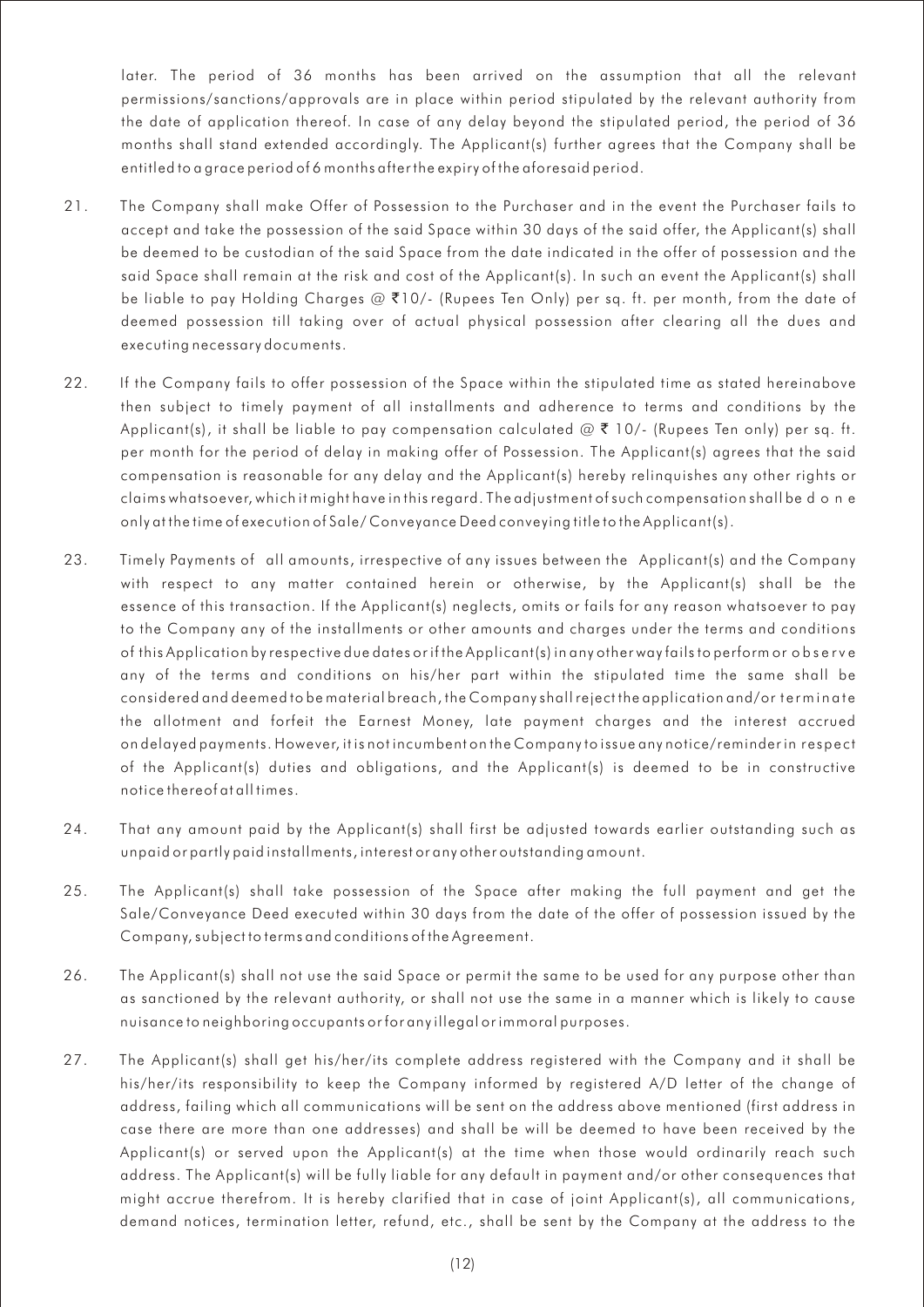Applicant(s) whose name appears first, which shall for all purposes be considered as service on all the Applicant(s) and no separate communication will be made or sent to the other named Applicant(s).

28. That the allotment once made by the Company shall be binding on the Applicant(s) and the Applicant(s) will have to execute all the necessary documents, affidavits, including Agreement as stated herein. If, however, Applicant(s) fail to execute the necessary documents/affidavit including standard Agreement, within stipulated time, the allotment shall stand terminated and the Earnest Money, late payment c h a r g e s and interest accrued on delayed payments shall stand forfeited and Applicant(s) shall be left with no rights, interest or claims in respect of the said application/allotment. No compensation or interest of any kind whatsoever shall be paid by the Company to the Applicant(s).

It is specifically understood by the Applicant(s) that upon execution, the terms and conditions as set out in the Agreement shall supersede the terms and conditions as set out in this application.

- 29. The Applicant(s) agrees that the number, size and location of the Spaces are tentative and may change during the completion. The Company reserves the right to change the location, size, increase or decrease the number of Spaces allotted. The Company also reserves the right to delete/withdraw some/all Spaces depending on the circumstances. The Applicant(s) shall not have any objection in this regard. TheApplicant(s) further agrees and confirms that in the event of the Company abandoning the construction and the development of the Complex, this Application and/or Agreement, if executed, shall stand terminated and will be treated to have been terminated with mutual consent and subject to the Applicant(s) not being in default of any of the terms of this Application, the Company shall refund the ac tual amount paid the Applicant(s) without any interest thereon.
- 30. The Applicant(s) agrees and undertakes that he/she/it shall not at any time before or after taking possession of said Space have any right to object to the Company constructing or continuing with the construction of other building (s)/structures or putting up additional floors to the Building in which the Space may be located or otherwise. The Applicant(s) further undertakes not to claim any relief or Stay, Injunction from any Court/Authority that may impede/cause delay in handing over possession therein to the prospective purchaser(s).
- 31. The Applicant(s) agrees and understands that it shall not be the responsibility or liability of the Company to make arrangements or facilitate in sanctioning and disbursement of the Loan, if applied by the Applicant(s). Any delay or denial in sanction/disbursal of loan by any financial institution shall not justify delay in payment by the Applicant(s).
- 32. The Applicant(s) agrees that the Company shall have the right to raise finance/loan from any financial institution/bank by way of mortgage/charge/securitization of receivables of the said Space, subject to the said Space being free from any encumbrances at the time of execution of Sale/Conveyance Deed conveying title. The Company shall always have the lien/ first charge on the Space for all its dues and other sums payable by the Applicant(s).
- 33. The Applicant(s) shall indemnify and keep the Company, its agent, representatives, estate and effect indemnified and harmless for any loss, damage or liability that may arise due to non payment, non observance or non performance of the said covenants and conditions by the Applicant(s) as mentioned in the Application and Agreement.
- 34. The Applicant(s) (in case of an NRI/PIO) agrees that he/she/they/it shall be responsible for complying w i t h the necessary formalities as laid down in the Foreign Exchange Management Act, 1999 (FEMA), rules and regulation of the Reserve Bank of India or statutory enactments or amendments thereof and all other applicable laws including that of remittance of payments, acquisition, transfer of immovable property, etc and provide the Company with such permissions, approvals which would enable the Company to fulfill its obligations under this Application. The Applicant(s) agrees that in the event of any failure on his part to comply with the applicable guidelines issued by the Reserve Bank of India, the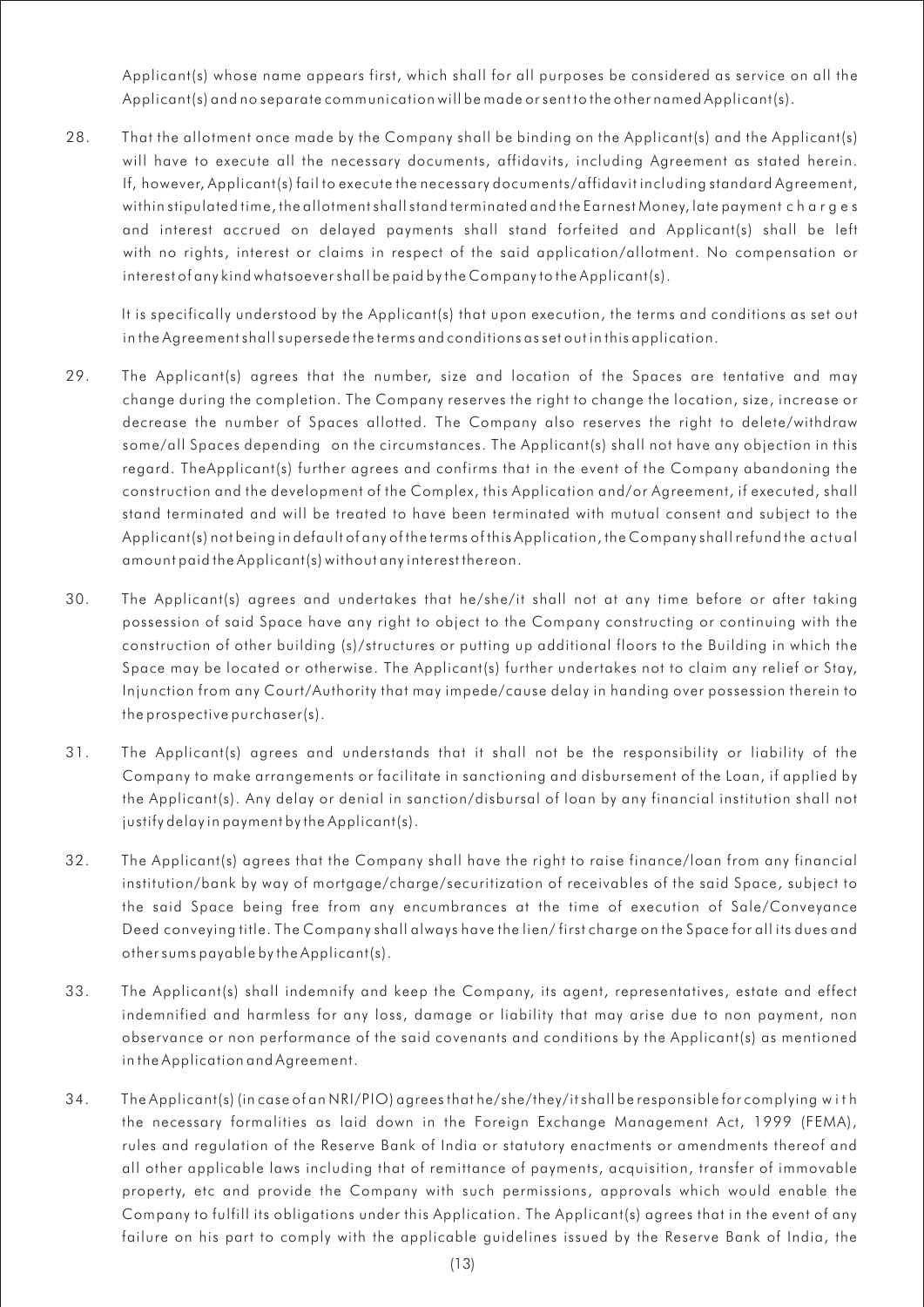Applicant(s) shall alone be liable for any action under FEMA. The Applicant(s) shall keep the company fully indemnified and harmless in this regard. The Applicant(s) is advised to visit www.rbi.org.in to check the latest rules/notifications in this regard.

- 35. The Company shall not be responsible or liable towards any third party making payments, remittances on behalf of any Applicant(s) and such third party shall not have any right/claim/interest in this Application in any way and Company shall issue the payment receipts in favor of the Applicant(s) only.
- 36. The Applicant(s) acknowledges that the use and enjoyment of the Space shall be subject to the strict compliance of bye laws, rules etc. that may be issued by the appropriate authority and framed by the Company for letting-out, occupation, use and transfer of the Space and such other conditions as per the applicable laws.
- 37. The Applicant(s) has confirmed and assured the Company that he shall execute relevant documents and comply with the provisions of any law(s)/bye laws/notifications or amendments thereof dealing with the subject matter of this Application.
- 38. The Applicant(s) understands that the Company may at its sole discretion decide not to allot any or all the Spaces to anybody or altogether decide to put at abeyance the Complex itself, for which the Applicant(s) shall not have a right to raise any dispute or claim any right/title/interest on the basis of receipt of any amounts by the Company. In such case, the Applicant(s) shall be entitled to refund of the amounts paid without any interest thereon.
- 39. The Applicant(s) understands and confirms that the allotment of the Space made shall not be construed as a "Transfer of Immovable Property " under any applicable law and the "ownership rights" to the Space which may be allotted shall be conveyed and transferred by way of Sale/Conveyance Deed favoring the Applicant(s) upon his fully discharging all the obligations undertaken including payment of the entire consideration and other applicable charges/dues, execution of documents required by the Company and after registration of the Sale/Conveyance Deed in his favor.
- 40. That the basic sale price is escalation free but it is subject to the increase in price of steel, cement and other raw material beyond 10%. The base price of steel has been taken as  $\bar{\mathfrak{r}}$  35,000/- per ton and other raw material as per index price as on 01.09.2011. The revision by the Company shall be made at its sole discretion and shall be intimated to the Applicant(s) at the time of possession. Such assessment of escalation would be duly certified by a reputed firm of Auditors and the Applicant(s) undertakes to accept the same and such escalated amount shall be paid without any objection or challenge from his side.
- 41. The Applicant(s) agrees that in case the Company is unable to offer or deliver possession of the Space to the Applicant(s) due to (a) any legislation, order or rule or regulation made or issued by the Government or any other authority, (b) any refusal, delay, denial of the grant of necessary approvals by competent authority(ies) for any reason whatsoever, (c) any matters, issues relating to such approvals, permissions, notices, notifications by the Competent Authority(ies) becoming subject of any suit/writ before a Competent Court, (d) force majeure conditions, or (e) any other circumstances beyond the control of the Company or its officials, then the Company may terminate the allotment of the said Space in which case the Company shall only be liable to refund the amounts received from the Applicant(s) without any interest or compensation whatsoever. The proposed period for offer/delivery of possession shall stand extended by any delay caused due to any of above mentioned reasons.
- 42. The Applicant(s) agrees that the Company shall have the right to transfer title of the said Complex in whole or in parts to any other person/entity such as any partnership firm, body corporate(s), whether incorporated or not, association or agency by way of /disposal/or any other arrangements as may be decided by the Company without any intimation, written or otherwise to the Applicant(s) and the Applicant(s) shall not raise any objection in this regard.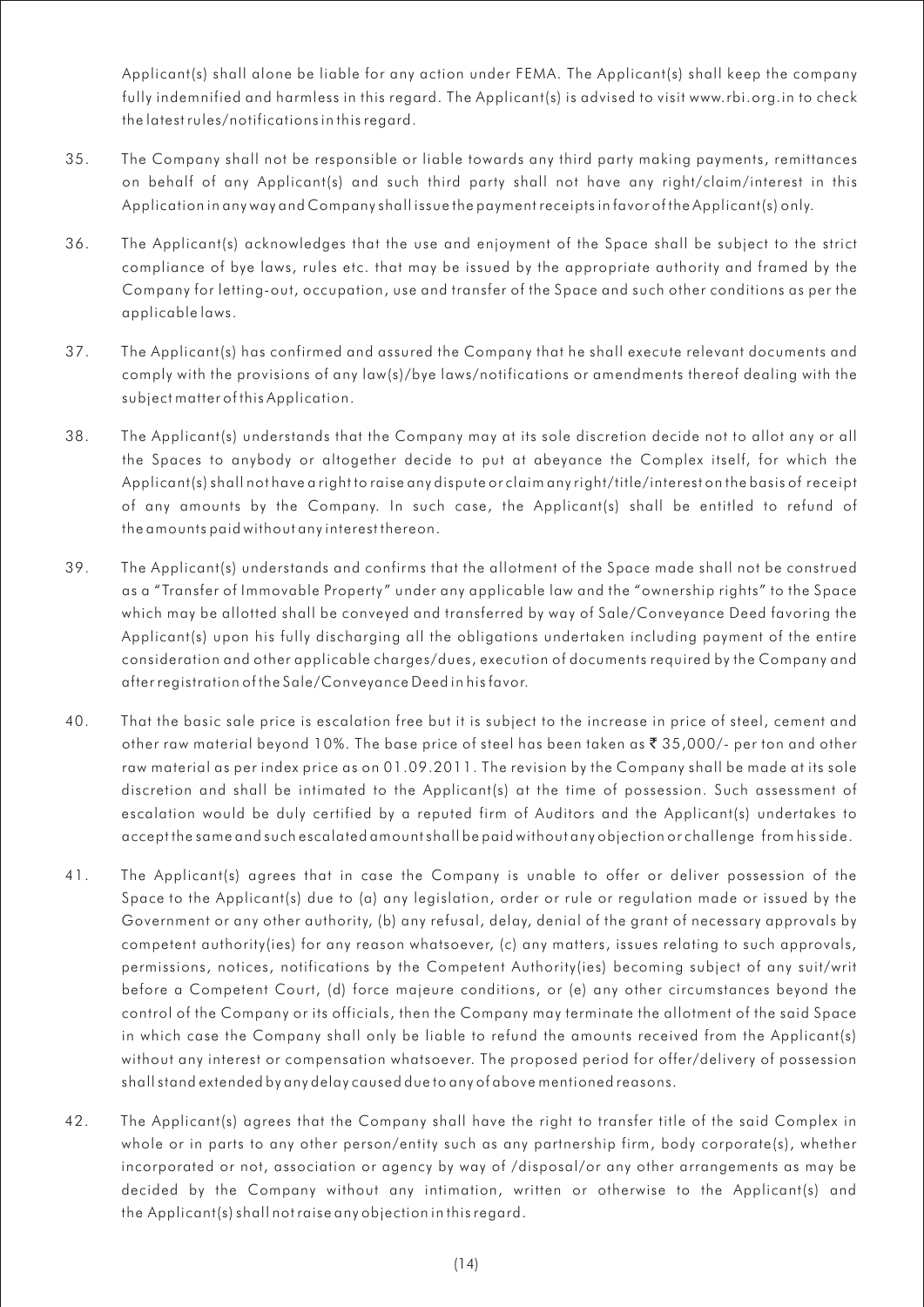- 43. The Applicant(s) hereby consents that if the FAR applicable to the Complex is increased for any reason including but not limited to change of law/bye-laws, the Company shall be allowed to utilize the same and may construct further Spaces, subject to applicable rules and regulations and the Applicant(s) shall have no objection in this regard.
- 44. The Applicant(s) should correctly mention his/her full name and Permanent Account Number (PAN) in the Application form. The application form should be signed by the person(s), or his/her Registered Power of Attorney, who want(s) to get the Space. Similarly, in the case of Company applying for the Space(s), should sign through authorized personnel enclosing an authority letter/board resolution. All pages of terms and conditions have to be signed and failure to do so will give Company right to reject this Application at any stage.
- 45. The Company reserves the right to reject the application / cancel the allotment of Space(s) at any time in case the same has been obtained through misrepresentation or suppression of material facts and Company's decision in this regard shall be final.
- 46. The Company shall have the sole discretion to allot the Space(s). It shall further have the right to terminate the allotment of Space(s) or relocate the same. In case of termination, the Companies liability shall be restricted only to refund of amounts paid.
- 47. It is only upon completion of the complex and building being declared functional by DTCP, the Sale/Conveyance Deed will be executed in favour of the Applicant(s). Sale/Conveyance Deed may have been referred to as Transfer/Conveyance documents hereinabove.
- 48. The obligations undertaken by the Applicant(s) in general and specifically those regarding payment of statutory dues, maintenance charges, water and electricity charges shall be conditions that run with the Space irrespective of the owner/occupant of the said Space for the time being and they shall survive the conveyance/transfer/lease of the said Space and be binding on the subsequent purchasers, lessees/tenants, transferees, successors in interest and any person claiming through them. The Applicant(s) shall be bound to disclose these conditions and they shall in turn implicitly bind such purchasers, lessees/tenants, transferees, successors in interest and/or any other person claiming under them in the future and they shall not be entitled to put up the defense of non-disclosure of, or lack of knowledge of such conditions at any time henceforth. The Applicant(s) hereby agrees that appropriate recitals to this effect may be incorporated in the sale/conveyance documents.
- 49. There shall be no waiver of the rights, available herein, by the Company or the Maintenance Service Provider. Any delay or failure by them to exercise, any right, remedy, power and privilege under this Agreement shall not constitute a waiver of the right or remedy or a waiver of any other or previous rights or remedies or of the right thereafter to enforce each and every provision.
- 50. Upon possession (proprietary or otherwise) of the said Space being taken by the Applicant(s), the Applicant(s) shall have no claim against the Company with regard to any item of work, quality of work, materials, installations, etc. in the said Space or on any ground whatsoever and all such claims, if any, shall be deemed to have been waived. All such complaints should first be resolved by the Applicant(s) with the Company before taking over the possession of the said Space.
- 51. The designated common areas, the facilities and the residuary rights in the said Complex shall continue to vest in Company till such time as these or portions thereof are transferred to the Association of Apartment Owners. The Applicant(s) agrees that till the time such an Association is formed and the members resolve to subscribe to the Haryana Apartment Owner's Act, 1983 ("Apartment Act ") the same may be dealt with by the Company in accordance with law.
- 52. If any provision of this application and/or Agreement shall be determined to be void or unenforceable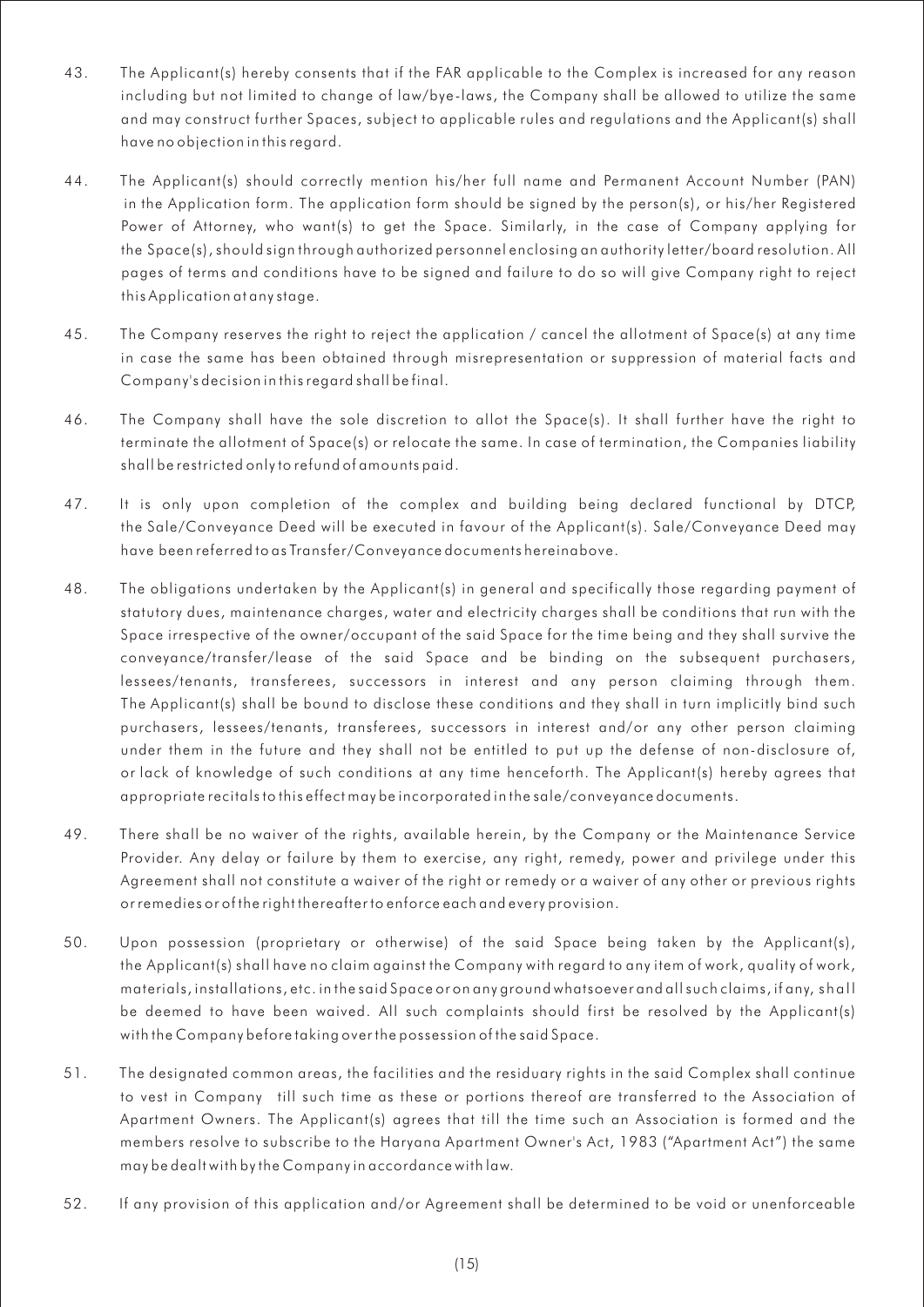under applicable laws, such provisions shall be deemed amended or deleted in so far as is reasonably consistent with the purpose of this application and/or Agreement and to the extent necessary to conform to applicable law and the remaining provisions of this application and/or Agreement shall remain valid and enforceable by and between the parties herein.

- 53. All or any disputes arising out of or touching upon or in relation to the terms of this application and/or Agreement including the interpretation and validity of the terms thereof and the respective rights and obligations of the parties shall be settled amicably by mutual discussion failing which the same shall be settled through the sole Arbitration the Managing Director of the Company or his nominee. The arbitration proceedings shall be governed by the Arbitration and Conciliation Act, 1996 or any statutory amendments/modifications thereof for the time being in force. The arbitration proceedings shall be held at an appropriate location in New Delhi as fixed by the Arbitrator.
- 54. The Courts at New Delhi alone shall have the jurisdiction in all matters arising out of/touching and/or concerning this application and/or Agreement to be executed regardless of the place of execution of this application or situation of Space.

I/We have fully read and understood the above mentioned terms and conditions and agree to abide by the same. I/We understand that the terms and conditions given above are of indicative nature with a view to acquaint me/us with the terms and conditions as comprehensively set out in the standard Space Buyer Agreement which shall supersede the terms and conditions set out in this application. I/We are fully conscious that it is not incumbent on the part of the company to send us reminders/notices in respect ofour obligations as set out in this application and/or Agreement and I/We shall be fully liable for any consequences in respect of defaults committed by me/us by not abiding by the terms and conditions contained in this application and/or Agreement. I/We have sought detailed explanations and clarifications from the company and the company has readily provided such explanations and clarifications and after giving careful consideration to all facts, terms, conditions and representations made by the company, I have now signed this application form and paid the monies fully conscious of my liabilities and obligations including forfeiture as may be imposed upon me. I/We further undertake and assure the company that in the event of rejection of my/our Application / cancellation of my/our allotment either by way of forfeiture or refund of my/our monies or in any other manner whatsoever, I/we shall be left with no right, title, interest or lien on the Space applied for or allotted to me/us.

| Date  |  |
|-------|--|
| Place |  |

Signature of the Applicant(s)